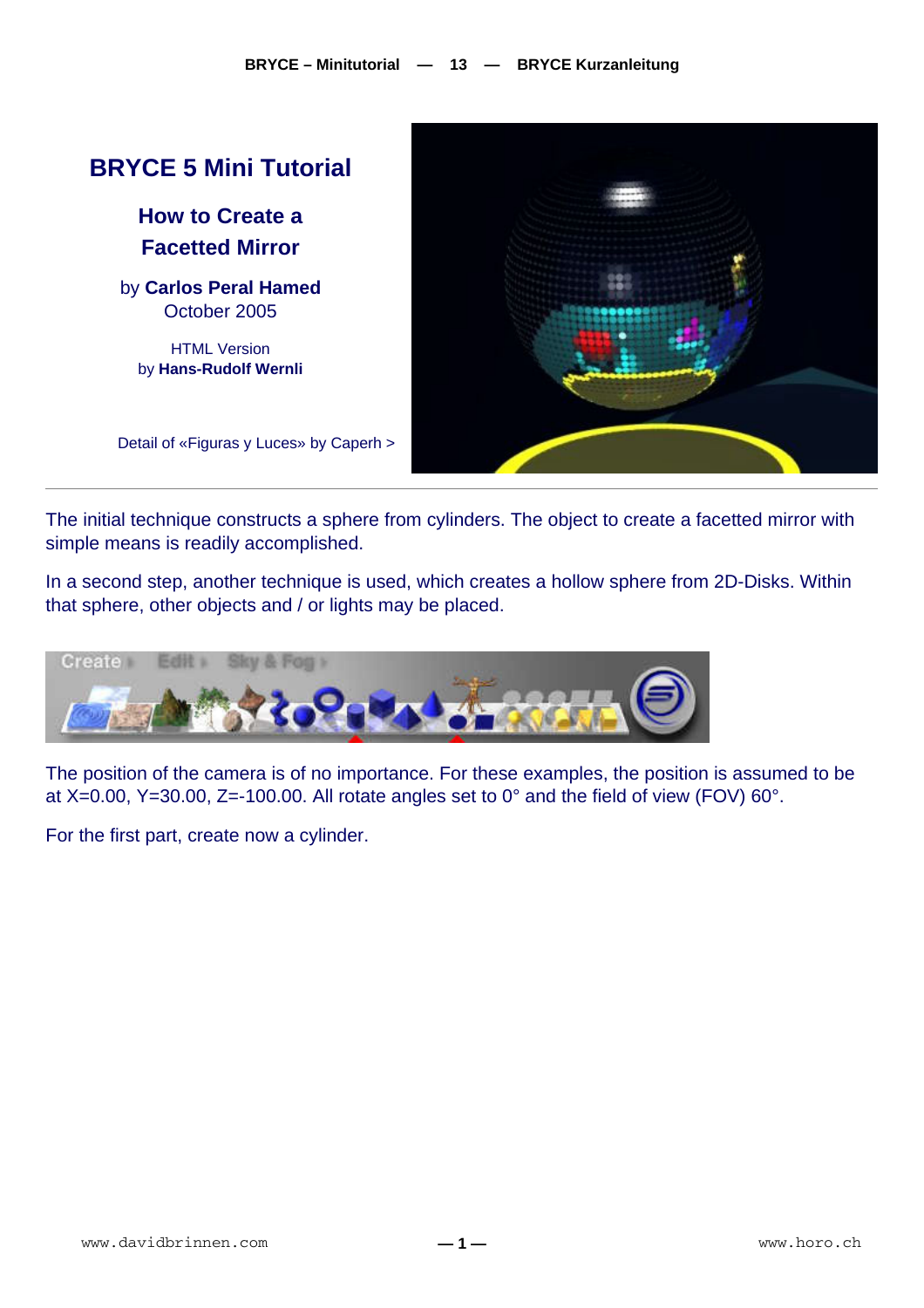|      | A                           | <b>Object Attributes</b> |                                              |                                                                                                   |   |           |  |  |
|------|-----------------------------|--------------------------|----------------------------------------------|---------------------------------------------------------------------------------------------------|---|-----------|--|--|
|      | ጜ<br>$\mathbb{F}^2$<br>M    | General                  |                                              | Linking                                                                                           |   | Animation |  |  |
|      |                             | <b>Object Name</b>       |                                              |                                                                                                   |   |           |  |  |
|      |                             | Cylinder 1               |                                              |                                                                                                   |   |           |  |  |
|      |                             |                          | Neutral<br>Positive<br>Negative<br>Intersect | J. Hidden<br>Locked<br>Show As Box<br>Show Origin Handle<br>Transfer Material of Negative Boolean |   |           |  |  |
|      |                             |                          |                                              | Absolute Coordinates                                                                              |   |           |  |  |
|      |                             | Origin                   | Ū.                                           | 25                                                                                                | 0 | В.        |  |  |
|      |                             | <b>Position</b>          | Ū.                                           | 25                                                                                                | 0 | B.        |  |  |
|      |                             | Rotate:                  | Ū.                                           | 0                                                                                                 | 0 | o.        |  |  |
|      |                             | Size                     | 5.                                           | 50.                                                                                               | 5 | B         |  |  |
|      |                             |                          |                                              |                                                                                                   | z |           |  |  |
|      |                             |                          |                                              |                                                                                                   |   |           |  |  |
| File | Edit Objects                | Links                    | Help                                         |                                                                                                   |   | With t    |  |  |
|      | Undo<br>Redo                |                          | Ctrl+Z<br>Ctrl+Shift+Z                       |                                                                                                   |   | Replid    |  |  |
|      | Cut                         |                          | Ctrl+X                                       |                                                                                                   |   |           |  |  |
|      | Copy                        |                          | Ctrl+C                                       |                                                                                                   |   |           |  |  |
|      | Paste                       |                          | Ctrl+V                                       |                                                                                                   |   |           |  |  |
|      | Clear                       |                          |                                              |                                                                                                   |   |           |  |  |
|      |                             | Copy Material            | Ctrl+Alt+C                                   |                                                                                                   |   |           |  |  |
|      |                             | Paste Material           | Ctrl+Alt+V                                   |                                                                                                   |   |           |  |  |
|      | Copy Matrix<br>Paste Matrix |                          | $Alt + C$<br>Alt+V                           |                                                                                                   |   |           |  |  |
|      |                             |                          |                                              |                                                                                                   |   |           |  |  |
|      | Duplicate<br>Replicate      |                          | Ctrl+D<br>Alt+D                              |                                                                                                   |   |           |  |  |
|      |                             | Multi-Replicate          | Alt+Shift+D                                  |                                                                                                   |   |           |  |  |
|      | Select All                  |                          | Ctrl+A                                       |                                                                                                   |   |           |  |  |
|      | Deselect All                |                          |                                              |                                                                                                   |   |           |  |  |
|      | <b>Invert Selection</b>     |                          | Ctrl+Shift+A                                 |                                                                                                   |   |           |  |  |
|      |                             | <b>Reset to Defaults</b> |                                              |                                                                                                   |   |           |  |  |
|      |                             | <b>Reset Palettes</b>    |                                              |                                                                                                   |   |           |  |  |
|      |                             | Preferences              |                                              |                                                                                                   |   |           |  |  |
|      |                             |                          |                                              |                                                                                                   |   |           |  |  |



Set the **A**ttributes to the values shown here. The ratio diameter to length controls the coarseness or fineness of the facettes.

Approximately, it can be said that if either the length is doubled or the diameter made half, the rotation angle will also be half.

The diameter and the rotation angle control the size of the space between the facettes. This can still be adjusted later, though.

the cylinder selected, open from the Edit menu the Multi cate function or press the key combination [Alt][Shift][d].

values in the dialog as shown. This will create 18 cylinders, each one rotated by 10° in the Z-axes. You will get a wheel made of cylinders.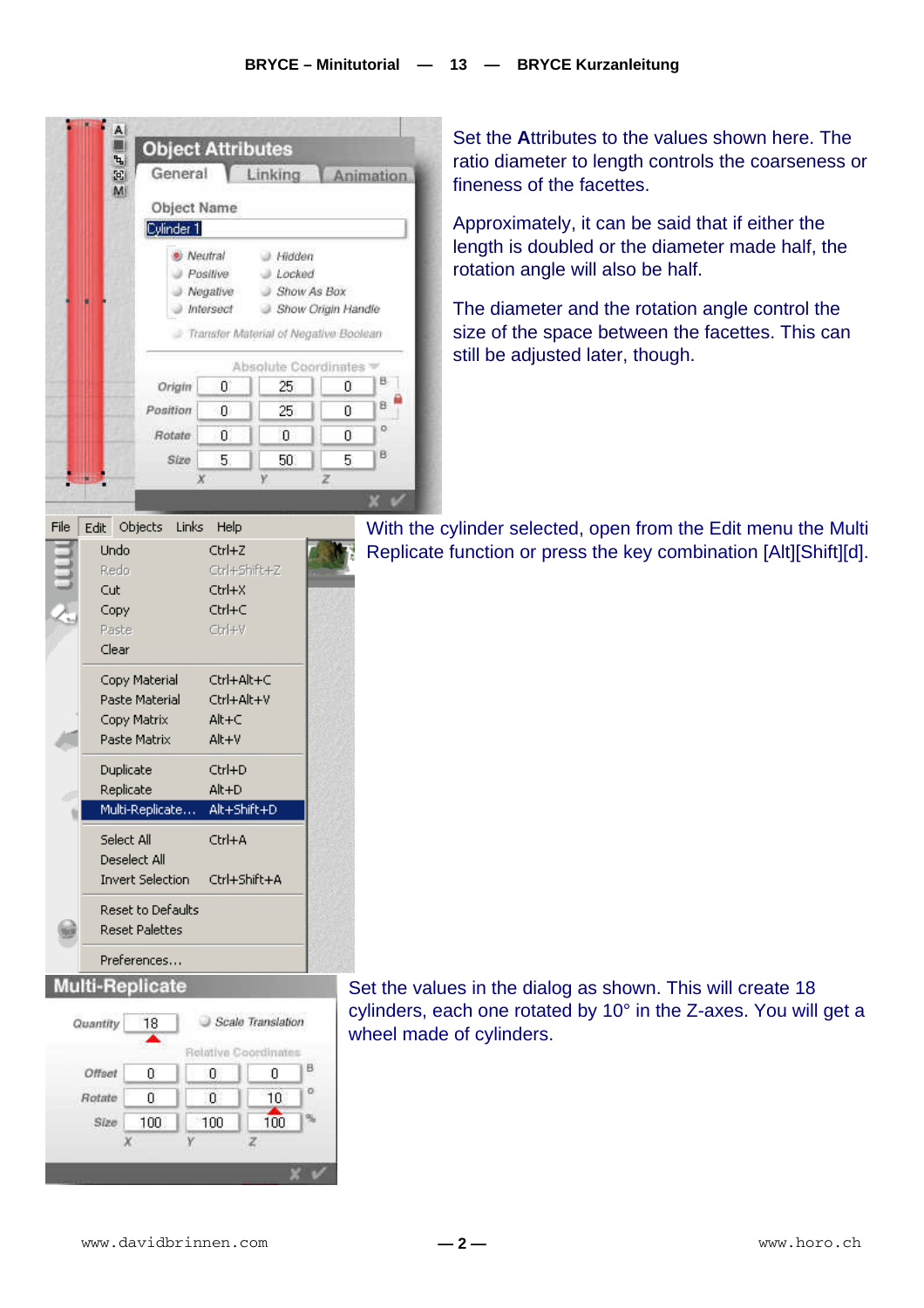

Select Cylinder 1 (left part of picture) and delete it, it is twice here. Then, select Cylinder 2 to 19 and **G**roup them.

|        | Relative Coordinates |
|--------|----------------------|
| τ<br>U | 0                    |
| Ū      | Ū                    |
| 100    | 100                  |
|        |                      |

Open the Multi Replicate dialog once again and set the values as shown. This will create 18 groups of cylinders, each one rotated by 10° in the X-axes. You will get a sphere made of many cylinders. It may take a moment …

Select Group 1 and delete this double ring just like you deleted the double cylinder before.



Now, select all remaining groups: Group 2 to 19. Un-group this construct. You should get all cylinders separately.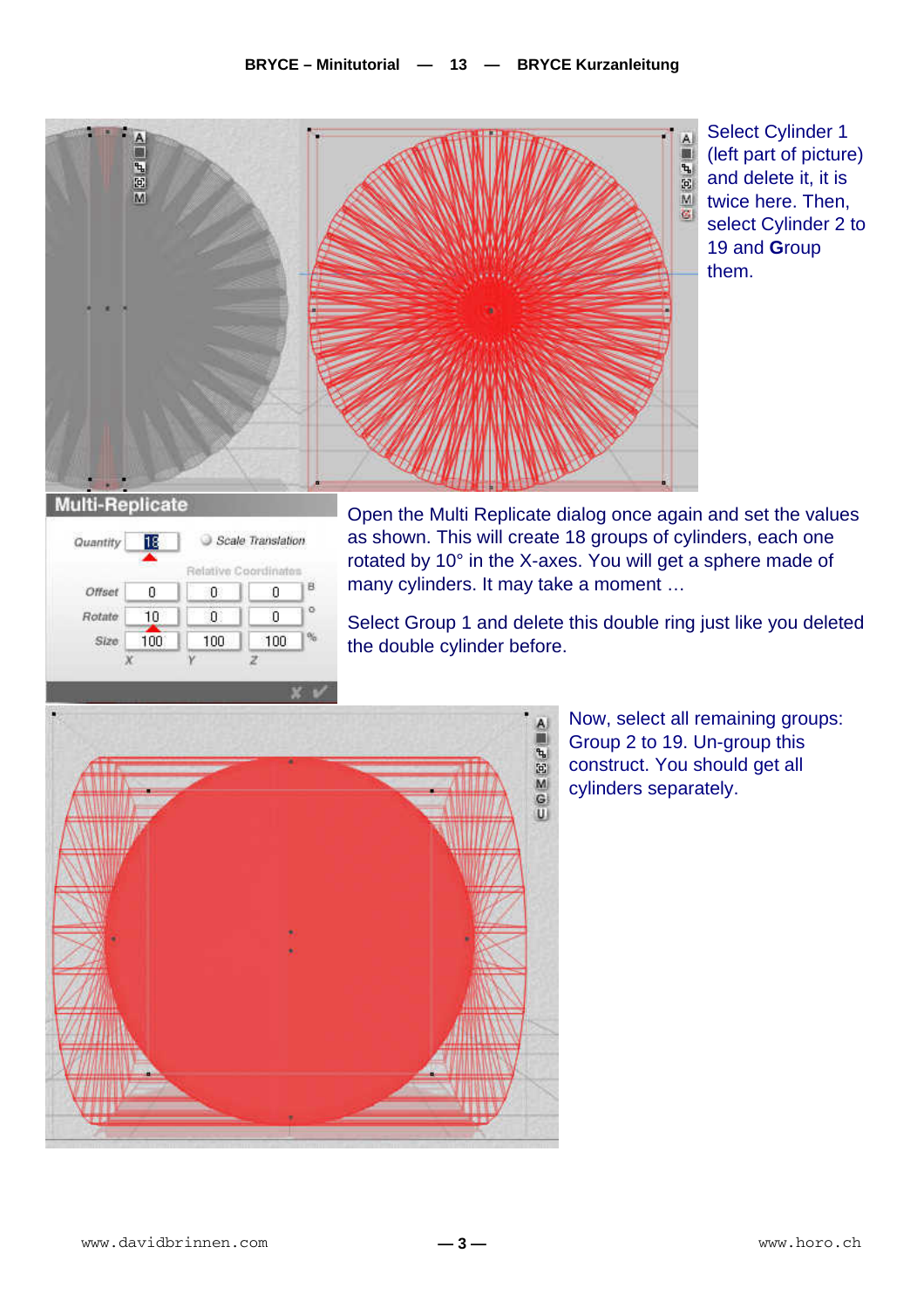

Give the sphere a mirror material as shown.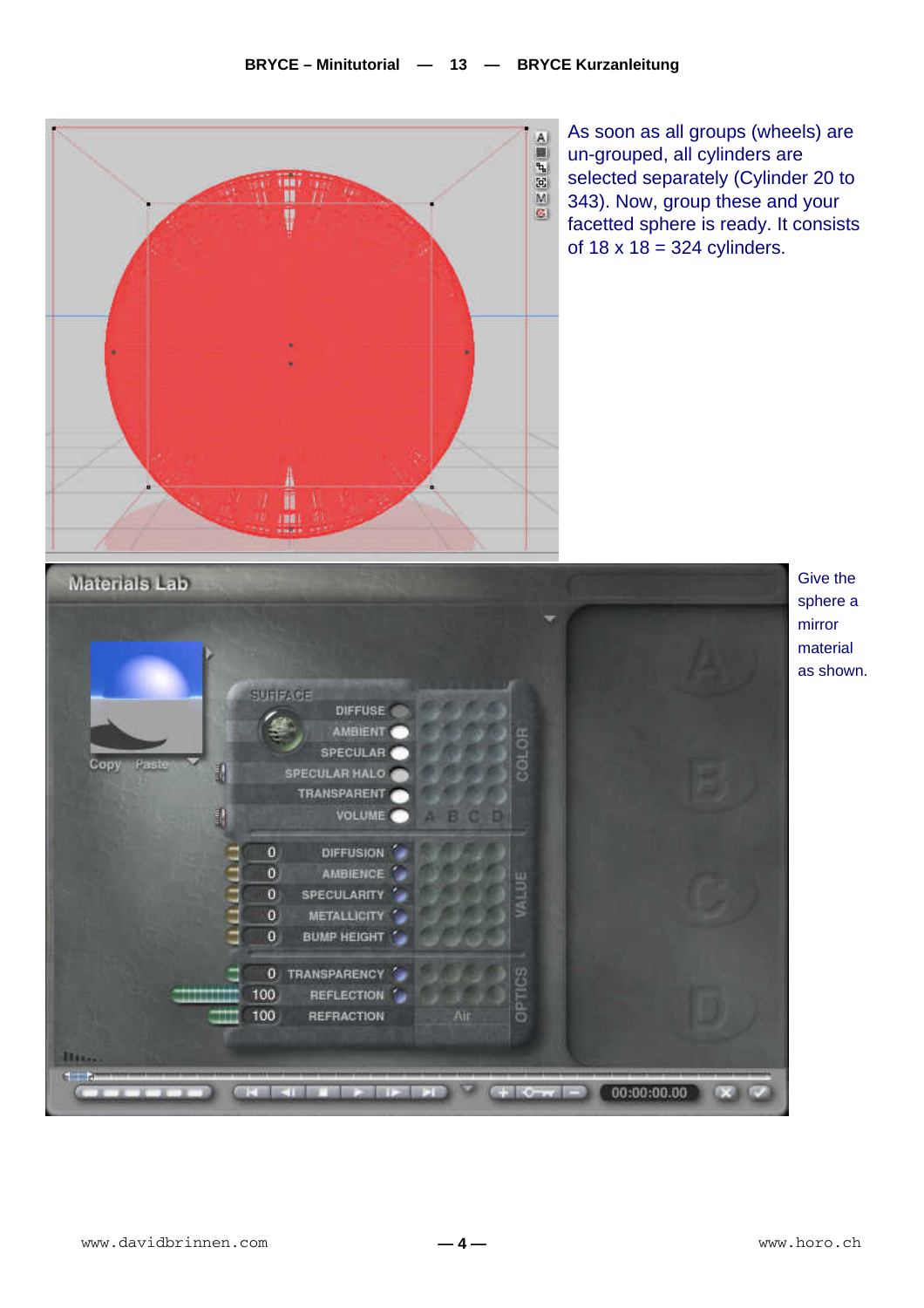

The sphere with the mirroring facettes, as we built it here, rendered. The sphere with the grouped cylinders can be scaled as you desire.

If you would like to make the end part of the intersecting cylinders smaller to increase the space between them, you have to un-group them first (they are kept selected) and then they can be scaled together individually. This assures that all cylinders are scaled in the same way. After scaling, group them together to a sphere.

Do you remember? The first cylinder had the size X=5.00, Y=50.00, Z=5.00. After the un-grouping, X and Z were set to 3.50. This is the result: size of sphere remained, the facettes are smaller, do not intersect anymore and the space in between is accentuated.

The sphere was rendered in bright ambient light on purpose to show a drawback of this method: the round faces of the cylinder's sides also act as mirrors. Therefore, this method asks for a rather dark environment.

The second part shows another method which does not have this limitation.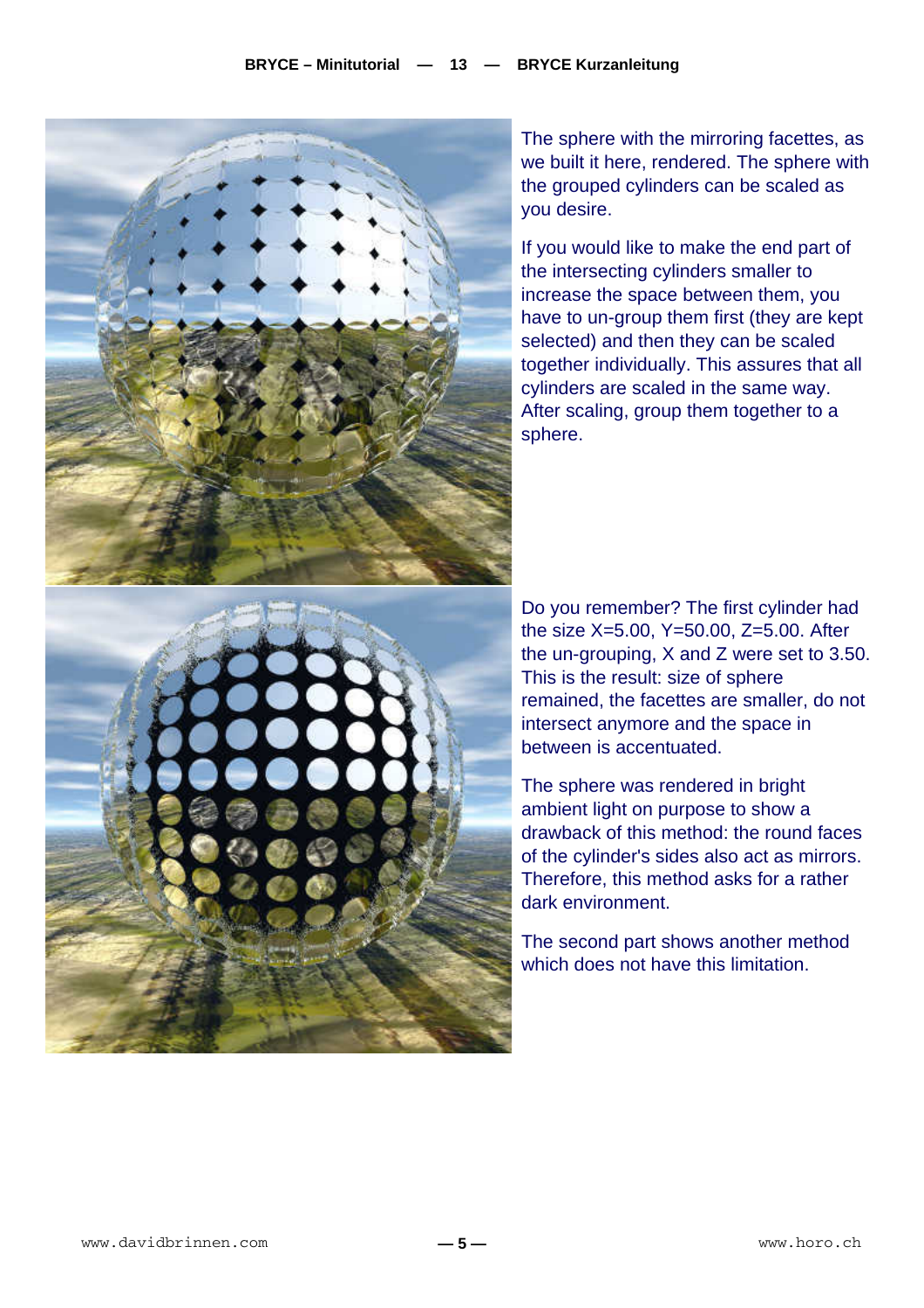## **Hollow Mirrors with Facettes**

Instead of using cylinders, we will do it with round 2D Disks. Thus, only the end walls of the «cylinders» are used and these are grouped to an invisible cylinder. The rest works as above.

| General              |                                                                   |                                                                                                    | Linking Animation                                                                  |
|----------------------|-------------------------------------------------------------------|----------------------------------------------------------------------------------------------------|------------------------------------------------------------------------------------|
| Object Name          |                                                                   |                                                                                                    |                                                                                    |
| 2D Disk 1            |                                                                   |                                                                                                    |                                                                                    |
| <sup>®</sup> Neutral | Positive<br>J Negative<br>J Intersect                             | - Hidden<br>J Locked<br>Show As Box<br>Show Origin Handle<br>Transfer Material of Negative Boolean |                                                                                    |
|                      |                                                                   | Absolute Coordinates                                                                               |                                                                                    |
| Origin               | Ū                                                                 | 10                                                                                                 | в<br>Ū.                                                                            |
| Position             | Ū                                                                 | 10                                                                                                 | в.<br>۵                                                                            |
| Rotate               | 90                                                                | Ū                                                                                                  | ö<br>0                                                                             |
|                      |                                                                   |                                                                                                    |                                                                                    |
| Size                 | 5<br>χ                                                            | 5                                                                                                  | 8<br>ū<br>z                                                                        |
|                      | <b>Object Attributes</b>                                          |                                                                                                    |                                                                                    |
| General<br>2D Disk 2 | Object Name<br>® Neutral<br>Positive<br>Negative<br>$J$ Intersect | al Hidden<br>J Locked<br>Show As Box                                                               | Linking   Animation<br>Show Origin Handle<br>Transfer Material of Negative Boolean |
|                      |                                                                   | Absolute Coordinates                                                                               |                                                                                    |
| Origin               | n                                                                 | 60                                                                                                 | B<br>0                                                                             |
| Position             | 0                                                                 | 60                                                                                                 | в<br>0                                                                             |
| Rotate               | 90                                                                | 0                                                                                                  | o<br>0                                                                             |

Create a 2D Disk and set the **A**ttributes as shown at left. The face is rotated in the X-axes by 90° and appears as the bottom face of a cylinder.

Copy the 2D Disk [ctrl][c] and [ctrl][v] or create a second one. Set the attribute of this one as shown at left. This will be the upper face of the cylinder. The height or length of of this «cylinder» is 60 - 10 = 50 and hence the same size as the cylinder was.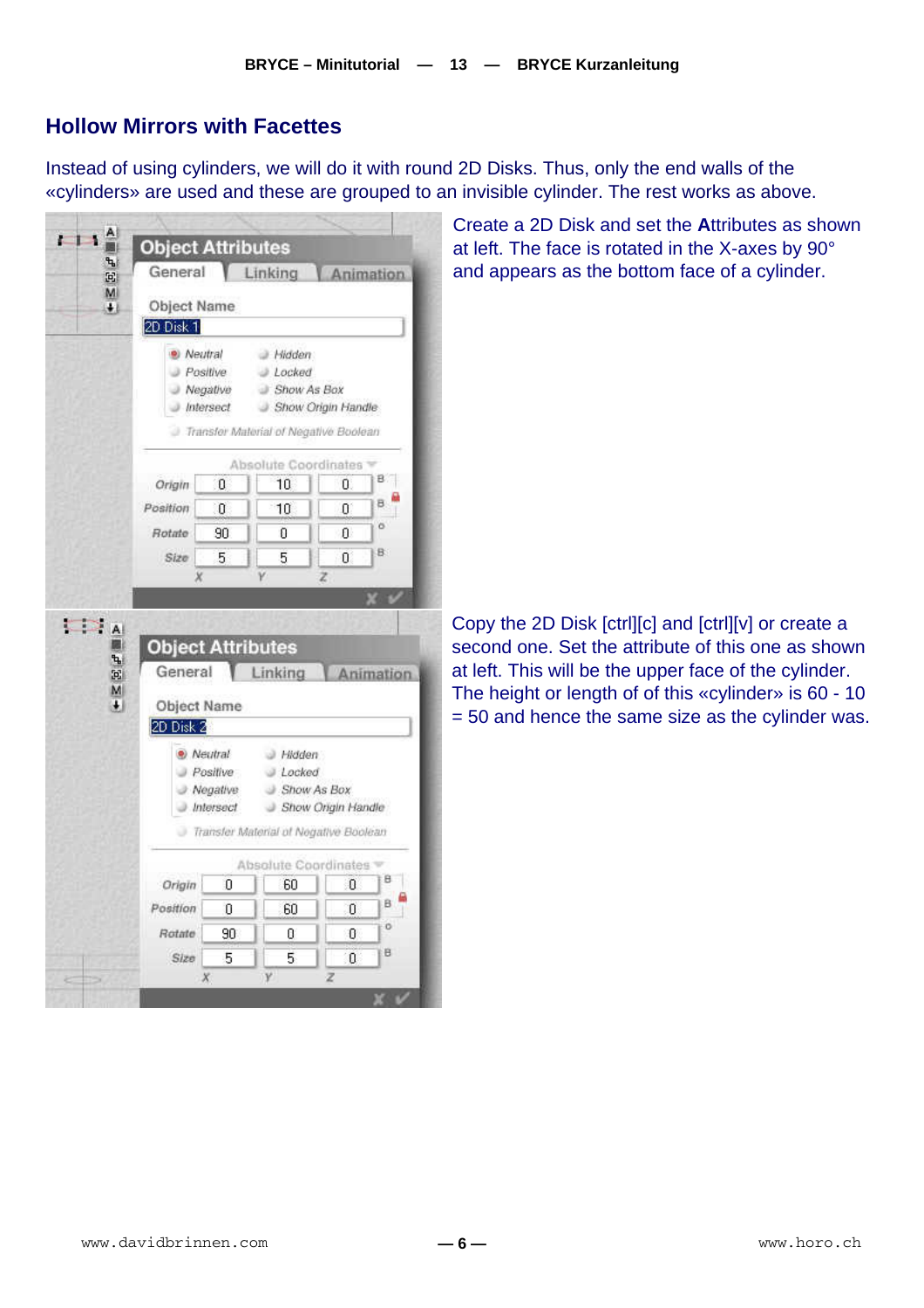Select this «cylinder», open the Multi Replicate dialog and set the values as you did for the cylinder above. Then, select Group 1 (the first cylinder) and delete it.

Now, select all remaining groups (Group 2 to 19) and group them together. Open the Multi Replicate dialog anew and set the values as you did for the cylinder-wheel above. After a moment, you will see the sphere in the wire frame view.

Select Group 20 and delete it. Then, select the remaining groups (21 to 362), un-group them and group all 2D Disks (39 to 538).

You just finished the hollow sphere. Give the group of 500 2D Disks the mirror material shown above.



In this view, it becomes obvious that the disks intersect.

Un-group the construct. The disks stay selected. Change the X and Y values from 5.00 to 3.50 and re-group them together.

 $+ \equiv \geq \boxtimes F$ 

22